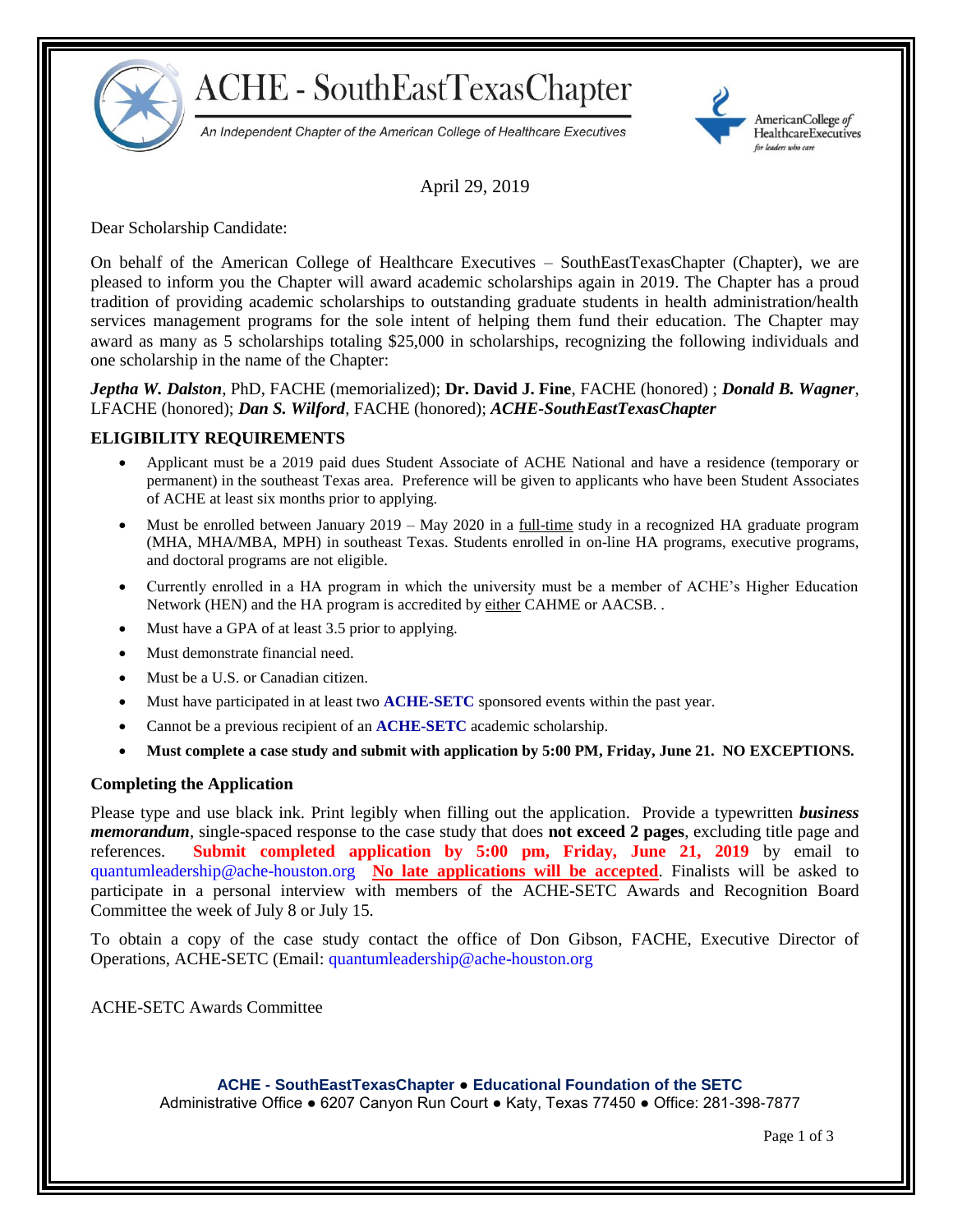





# **2019 ACHE-SETC Academic Scholarship Application**

(**Please type or print your information**)

| I. PERSONAL                                                                                                                                                                             |  |
|-----------------------------------------------------------------------------------------------------------------------------------------------------------------------------------------|--|
|                                                                                                                                                                                         |  |
|                                                                                                                                                                                         |  |
|                                                                                                                                                                                         |  |
|                                                                                                                                                                                         |  |
| II. ACADEMIC                                                                                                                                                                            |  |
| Name of Health Administration Graduate School:                                                                                                                                          |  |
| HA Graduate School is a member of (check ALL those that apply to your school):<br>HEN___ CAHME___ AACSB___                                                                              |  |
| Degree Program: MHA___MBA___(If dual degree) ____MPH______                                                                                                                              |  |
|                                                                                                                                                                                         |  |
| Check One: Full-time Student ______ Part-time Student _____                                                                                                                             |  |
|                                                                                                                                                                                         |  |
| Currently Student Associate of the American College of Healthcare Executives National organization:<br>_____Yes ______No Effective date of your ACHE membership: ______________________ |  |
| <b>III. CASE STUDY RESPONSE</b>                                                                                                                                                         |  |

The Case Study response should be a *business memorandum* befitting a graduate level student and must be typed and single-spaced. **Case Study response must not exceed more than 2 pages, titles and references excluded.** Be sure that you answer **all** the questions in the case study to the best of **your** ability.

## **IV. CASE STUDY GUIDELINES**

Students should not submit the words, ideas, images, or data of another person as the student's own. This case study is an original true-life event. It was written to test your critical thinking skills and reflect a part of your character. Any information that is being used from various reference materials to support your thinking must be cited correctly. Any form of cheating or plagiarism will disqualify a student's application and appropriate HA Program Director will be notified.

> **ACHE - SouthEastTexasChapter** ● **Educational Foundation of the SETC** Administrative Office ● 6207 Canyon Run Court ● Katy, Texas 77450 ● Office: 281-398-7877

> > Page 2 of 3